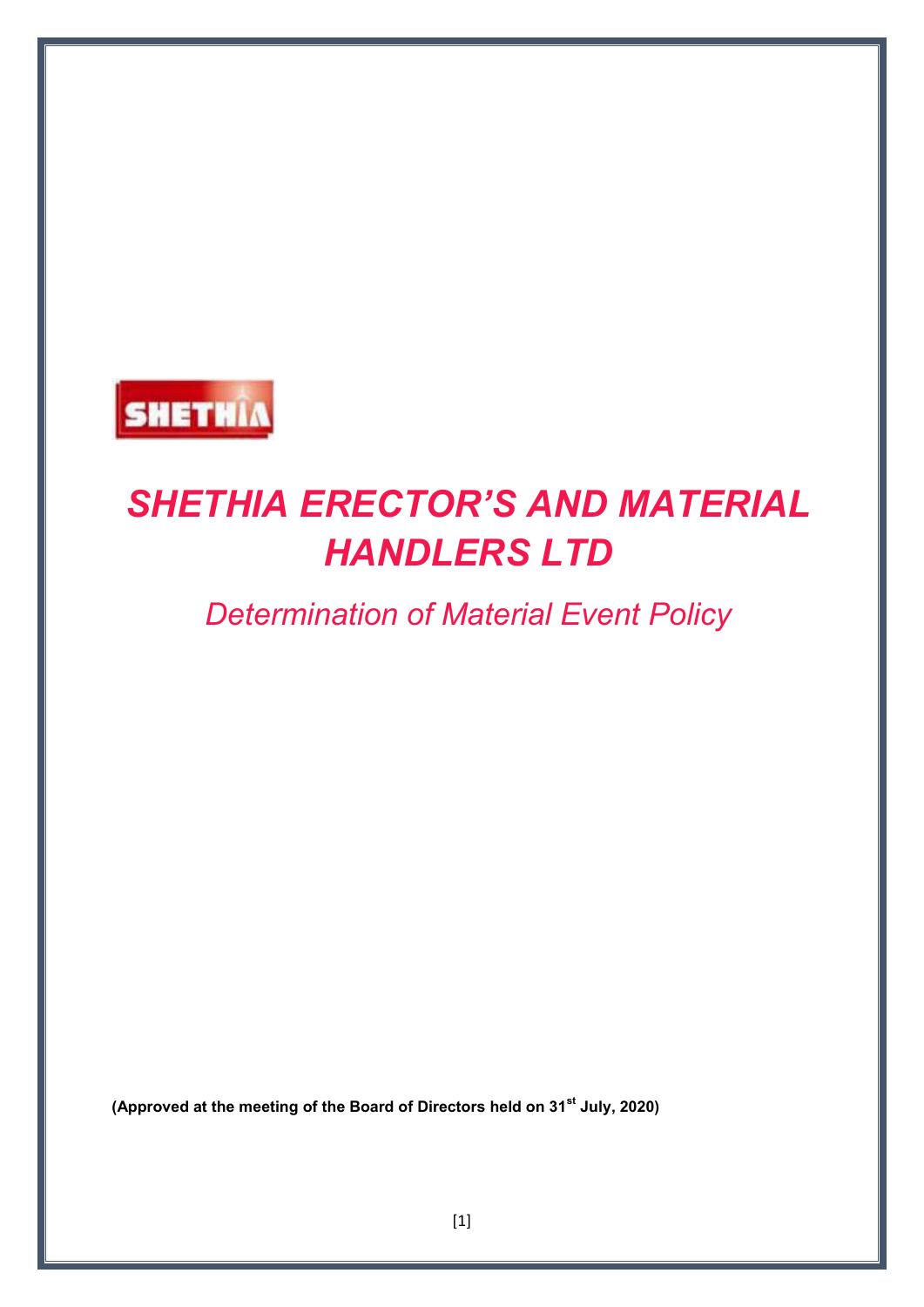#### **Material Event Policy**

## **1. PREFACE**

The Board of Directors (the "Board") of Shethia Erector's and Material Handlers Ltd (the "Company") has adopted the following policy and procedures with regard to disclosure of information and determination of Materiality of events or information which are required to be disclosed to the Stock Exchanges in terms of Regulation 51 of Securities and Exchange Board of India (Listing Obligations and Disclosure Requirements) Regulations, 2015. This policy shall be known as 'Determination of Materiality Event Policy'.

#### **2. PURPOSE OF THE POLICY**

The purpose of this policy is to ascertain the requirement of disclosure of events or information to stock exchange(s) and defining criteria for determining materiality of events and information specified under Regulation 51 of the SEBI ((Listing Obligations and Disclosure Requirements) Regulations, 2015.

#### **3. DEFINITION**

**"Act"** shall mean the Companies Act, 2013 and the Rules framed there under, including any modifications, clarifications, circulars or re-enactment thereof.

**"Board of Directors"** or **"Board"** means the Board of Directors of AVI Polymers Limited, as constituted from time to time.

**"Company"** means Shethia Erector's and Material Handlers Ltd.

**"Key Managerial Personnel"** mean key managerial personnel as defined in subsection (51) of section 2 of the Companies Act, 2013;

**"Listing Agreement"** shall mean an agreement that is to be entered into between a recognized stock exchange and the Company pursuant to Securities and Exchange Board (Listing Obligations and Disclosure Requirements), 2015

**"Material Event"** or **"Material Information"** shall mean such event or information as set out in the Schedule or as may be determined in terms of Clause 5 of the Policy. In the Policy, the words, "material" and "materiality" shall be construed accordingly.

**"Material Subsidiary"** shall mean any subsidiary company of the Company which is or has been determined as a material subsidiary as per the provisions of the Regulations.

**"Policy"** means this Policy on criteria for determining Materiality of events or information and as may be amended from time to time.

**"Regulations"** mean Securities and Exchange Board of India (Listing Obligations and Disclosure Requirements) Regulations, 2015 including any modifications, clarifications, circulars or reenactment thereof.

**"Schedule"** means a Schedule III of SEBI (Listing Obligations and Disclosure Requirements) Regulations, 2015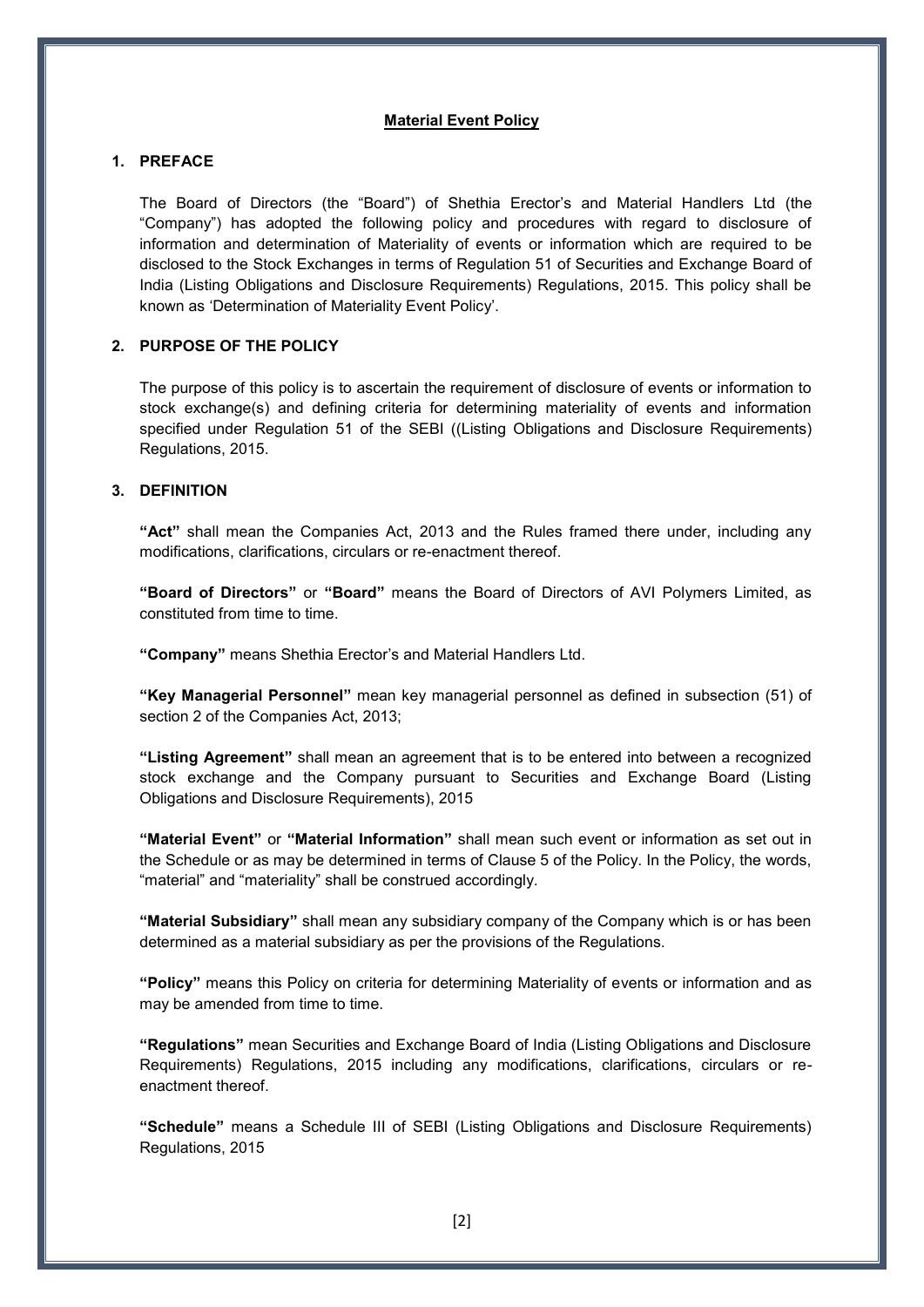Any other term not defined herein shall have the same meaning as defined in the Companies Act, 2013, the Listing Agreement, Regulations or any other applicable law or regulation to the extent applicable to the Company.

## **4. DISCLOSURE OF EVENTS OR INFORMATION**

- a. Events specified in Annexure A are deemed to be material events and the Company shall make disclosure of such events or information as soon as reasonably possible and not later than twenty-four (24) hours from the occurrence of such event or information in the following manner to:
	- the stock exchanges in which the securities of the Company are listed;
	- upload on the corporate website of the Company.

Provided that in case the disclosure is made after twenty-four (24) hours of occurrence of such event or information, the Company shall, along with such disclosure(s) provide an explanation for delay.

- b. The Company shall make disclosure of events as specified in Annexure B based on application of guidelines/ criteria for determining Materiality as per clause 5 of the Policy.
- c. The Company shall make disclosures updating Material developments on a regular basis, till such time the event is resolved/closed, with relevant explanations.
- d. The Company shall disclose all events or information with respect to its Material Subsidiaries if any.
- e. The Company shall provide specific and adequate reply to all queries raised by stock exchange(s) with respect to any events or information and on its own initiative. Further it shall confirm or deny any event or information to stock exchange(s) reported in the media.
- f. In case where an event occurs or information is available with the Company, which has not been indicated in Annexure A or Annexure B, but which may have material effect on it, the Company will make adequate disclosures in regard thereof.

All the above disclosures would be hosted on the website of the Company for a minimum period of five years and thereafter archived as per Company's policy for Preservation and Archival of Documents.

# **5. GUIDELINES/ CRITERIA FOR DETERMINATION OF MATERIALITY OF EVENTS OR INFORMATION AND PROCEDURE FOR DISCLOSURE THEREOF**

The company shall consider the following criteria for determination of materiality of an event or information:

- (a) The omission of disclosure of such event or information shall lead to discontinuity or alteration of event or information already available publicly.
- (b) The omission of disclosure of such event or information is likely to result in significant market reaction if the said omission came to light at a later date.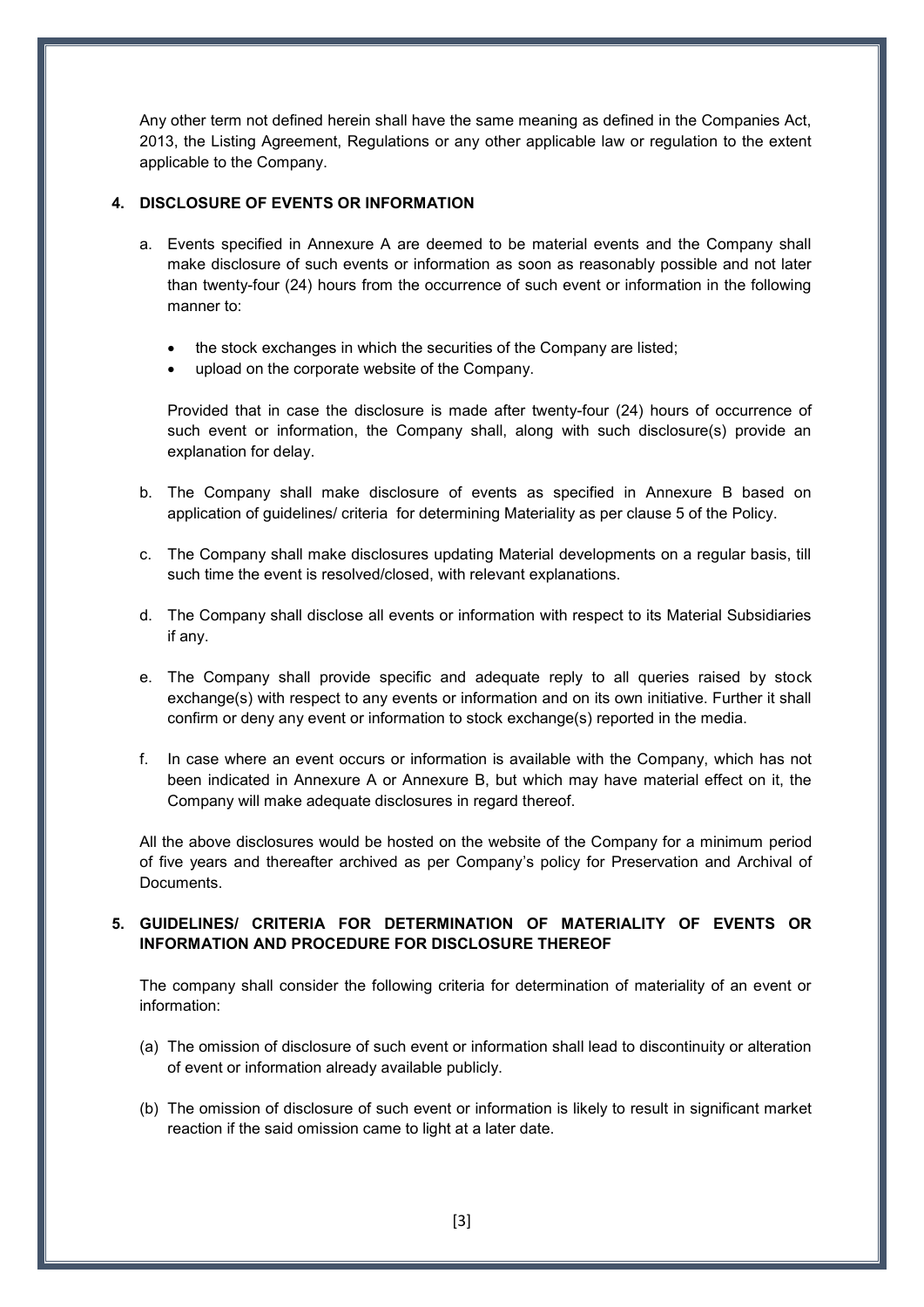(c) In case where the criteria specified in sub-clauses (a) and (b) are not applicable, an event/information may be treated as being material if in the opinion of the board of directors of listed entity, the event / information is considered material.

#### **6. AUTHORITY TO KEY MANAGERIAL PERSONNEL**

The Chairman, the Chief Executive Officer, the Chief Financial officer, the Company Secretary of the Company or any person, which the Board may deem fit are authorized for the purpose of determining materiality of an events/information and for the purpose of making disclosures to stock exchanges under this regulation. For determining materiality of an event or information consent of any two of the Key Managerial Personnel shall be required.

#### **7. AMENDMENTS**

The Board may subject to the applicable laws amend any provision(s) or substitute any of the provision(s) with the new provision(s) or replace the Policy entirely with a new Policy. However, no such amendment or modification shall be inconsistent with the applicable provisions of any law for the time being in force.

#### **8. SCOPE AND LIMITATION**

In the event of any conflict between the provisions of this Policy and the Listing Agreement; Companies Act, 2013; Regulations or any other statutory enactments, rules, the provisions of such Listing Agreement / Companies Act, 2013 or statutory enactments, rules shall prevail over this Policy and the part(s) so repugnant shall be deemed to severed from the Policy and the rest of the Policy shall remain in force.

#### **9. DISSEMINATION OF POLICY**

This Policy shall be hosted on the website of the Company.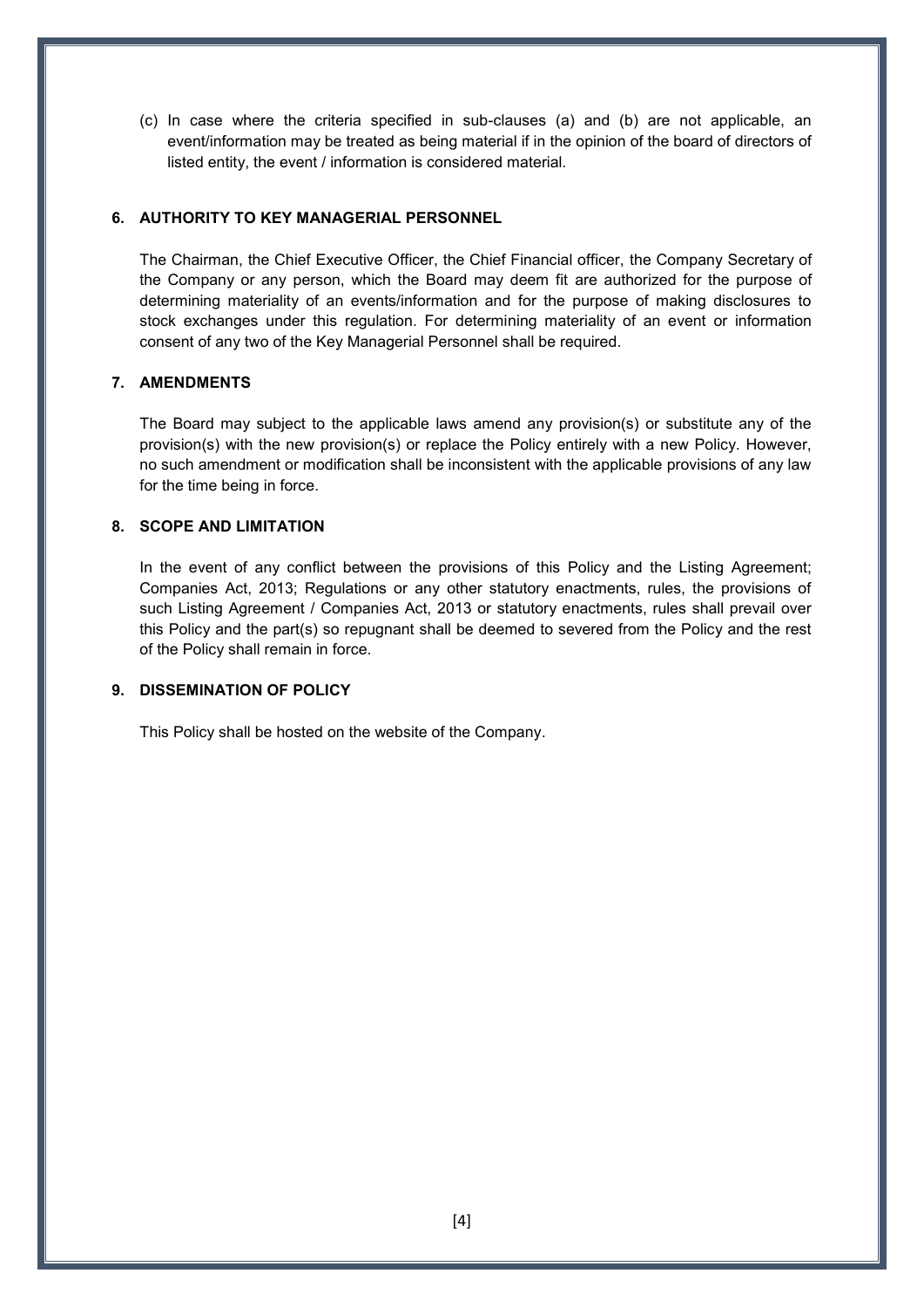#### **Annexure A**

#### **Events which shall be disclosed without any application of the guidelines for Materiality:**

- (1) financial results;
- (2) dividends;
- (3) change in capital structure;
- (4) mergers, de -mergers, acquisitions, de-listings, disposals and expansion of business and such other transactions;
- (5) changes in key managerial personnel;
- (6) changes in terms of issue of Debentures or further issue of debentures; and
- (7) all information which shall have bearing on performance/operation of the listed entity or is price sensitive or shall affect payment of interest or dividend of non-convertible preference shares or redemption of non- convertible debt securities or redeemable preference shares including such other events as described in Regulation 51 of the SEBI (Listing Obligation and Disclosure Requirements) Regulations, 2015 read with schedule III part B as *material event* as detailed below:
	- (a) expected default in timely payment of interests/preference dividend or redemption or repayment amount or both in respect of the non-convertible debt securities and nonconvertible redeemable preference shares and also default in creation of security for debentures as soon as the same becomes apparent;
	- (b) any attachment or prohibitory orders restraining the listed entity from transferring nonconvertible debt securities or non-convertible redeemable preference shares from the account of the registered holders along-with the particulars of the numbers of securities so affected , the names of the registered holders and their demat account details;
	- (c) any action which shall result in the redemption, conversion, cancellation, retirement in whole or in part of any non-convertible debt securities or reduction, redemption, cancellation, retirement in whole or in part of any non-convertible redeemable preference shares;
	- (d) any action that shall affect adversely payment of interest on non-convertible debt securities or payment of dividend on non-convertible redeemable preference shares including default by issuer to pay interest on non-convertible debt securities or redemption amount and failure to create a charge on the assets;
	- (e) any change in the form or nature of any of its non-convertible debt securities or nonconvertible redeemable preference shares that are listed on the stock exchange(s) or in the rights or privileges of the holders thereof and make an application for listing of the securities as changed, if the stock exchange(s) so require;
	- (f) any changes in the general character or nature of business / activities, disruption of operation due to natural calamity, and commencement of commercial production / commercial operations;
	- (g) any events such as strikes and lock outs. which have a bearing on the interest payment/ dividend payment / principal repayment capacity;
	- (h) details of any letter or comments made by debenture trustees regarding payment/nonpayment of interest on due dates, payment/non-payment of principal on the due dates or any other matter concerning the security, listed entity and /or the assets along with its comments thereon, if any;
	- (i) delay/ default in payment of interest or dividend / principal amount /redemption for a period of more than three months from the due date;
	- (j) failure to create charge on the assets within the stipulated time period;
	- (k) any instance(s) of default/delay in timely repayment of interests or principal obligations or both in respect of the debt securities including, any proposal for re-scheduling or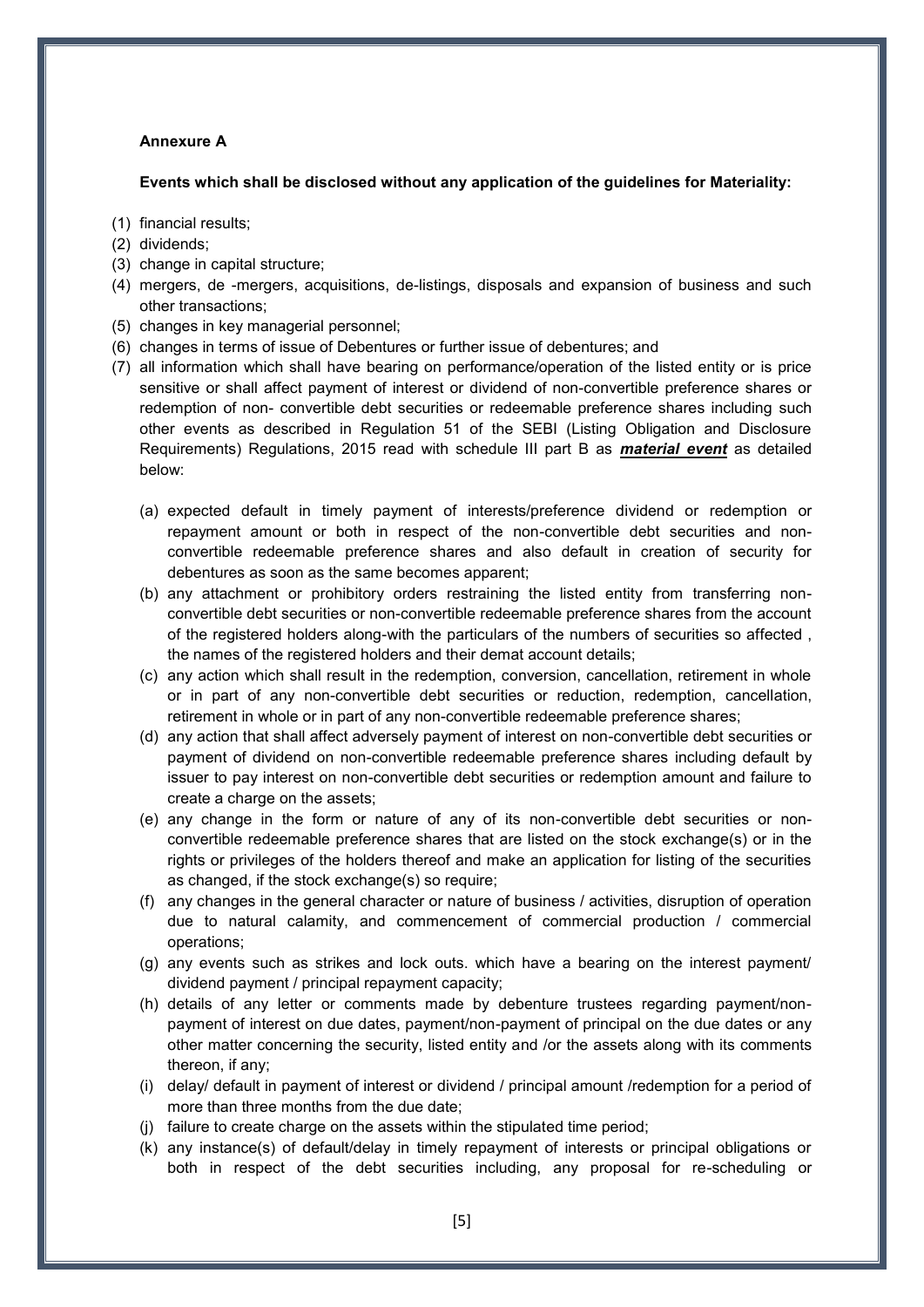postponement of the repayment programmes of the dues/debts of the listed entity with any investor(s)/lender(s).

Explanation.- For the purpose of this sub-para, 'default' shall mean Non-payment of interest or principal amount in full on the pre-agreed date and shall be recognized at the first instance of delay in servicing of any interest or principal on debt.

- (l) any major change in composition of its board of directors, which may amount to change in control as defined in Securities and Exchange Board of India (Substantial Acquisition of Shares and Takeovers) Regulations, 2011;
- (m) any revision in the rating;
- (n) the following approvals by board of directors in their meeting:-
	- (a) the decision to pass any interest payment;

(b) short particulars of any increase of capital whether by issue of bonus securities through capitalization, or by way of right securities to be offered to the debenture holders, or in any other way;

- (o) all the information, report, notices, call letters, circulars, proceedings, etc concerning nonconvertible redeemable preference shares or non-convertible debt securities;
- (p) any other change that shall affect the rights and obligations of the holders of non-convertible debt securities / non-convertible redeemable preference shares, any other information not in the public domain necessary to enable the holders of the listed securities to clarify its position and to avoid the creation of a false market in such listed securities or any other information having bearing on the operation/performance of the listed entity as well as price sensitive information.